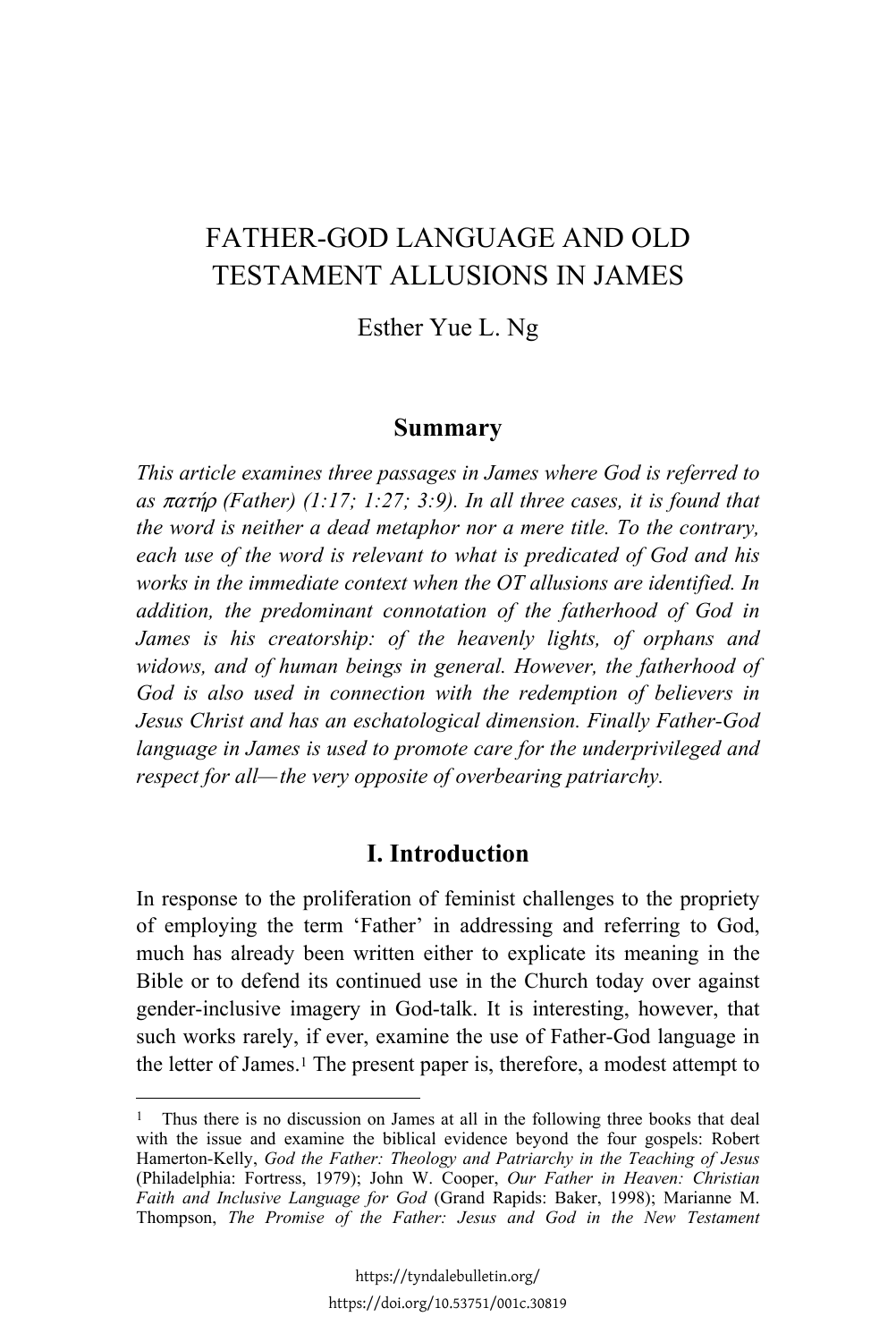partially fill this lacuna. A key figure often appealed to in the discussion over the NT evidence, especially over the use of *Abba* by Jesus, is of course Joachim Jeremias.2 Interestingly, while many have questioned (or at least toned down) his view of the novelty of this term as an individual's address to God in prayer in Palestinian Judaism,3 some scholars seem to endorse totally his position that Father-God language is used by Jesus (and by the NT writers as well) primarily in eschatological terms to explicate God's faithfulness in redemption rather than God's role as Creator and Provider.4 The present paper thus looks at the evidence in James against the backdrop of this redemptionversus-creation discussion as well. Finally, this paper also examines the use of the Old Testament in the letter of James, particularly in the three passages (1:17, 27; 3:9) where the word  $\pi \alpha \tau \eta \rho$  (Father) is used in connection with God.

In the following, then, each of the three passages will be examined to see whether and how  $\pi \alpha \tau \eta \rho$  is no mere designation for God, but together with its immediate context plays a significant function by alluding to, or evoking in the minds of readers,<sup>5</sup> earlier texts, whether

<sup>(</sup>Louisville: Westminster John Knox, 2000). In the case of G. Schrenk, while he does deal with James 1:17f. in his treatment of God as Father, he omits entirely the other two references in James; see his ' $\pi \alpha \tau \eta \rho$ ', in *TDNT* 5:945–1014 (1013–1014).

<sup>2</sup> J. Jeremias, *Prayers of Jesus* (London: SCM, 1967); idem, *New Testament Theology* (London: SCM, 1971), 1:61–68.

<sup>3</sup> James Barr, 'Abba Isn't "Daddy"', *JTS* n.s. 39 (1988) 28–47; James H. Charlesworth, 'A Caveat on Textual Transmission and the Meaning of *Abba*: A Study of the Lord's Prayer', in his *The Lord's Prayer and Other Prayer Texts from the Greco-Roman Era* (Valley Forge: Trinity, 1994), 1–14; Bruce Chilton, 'God as "Father" in the Targumim, in Non-Canonical Literatures of Early Judaism and Primitive Christianity, and in Matthew', in his *Judaic Approaches to the Gospels* (Atlanta: Scholars Press, 1994), 39–73; Geza Vermes, *Jesus the Jew: A Historian's Reading of the Gospels* (London: Collins, 1973), 211–13.

<sup>4</sup> Thus both Richard Bauckham and Marianne M. Thompson quoted and endorsed Jeremias' statement (*New Testament Theology* 1:181) that '[i]n Jesus' eyes, being a child of God is not a gift of creation, but an eschatological gift of salvation.' See R. Bauckham, 'The Sonship of the Historical Jesus in Christology', *SJT* 31 (1978) 243–60 (249); M.M. Thompson, *Promise of Father*, 32. (For an assessment of Thompson's book, see my review in *EvQ* [forthcoming].) Other scholars, however, note duly that God's fatherhood is also mentioned in the NT in connection with creation. See, e.g., Donald Guthrie, *New Testament Theology* (Downers Grove: Inter-Varsity, 1981), 80– 84; Cooper, *Our Father in Heaven*, 108, 157, 233.

<sup>5</sup> It is difficult to make a distinction between an author's conscious allusion to earlier texts and echoes of earlier texts detected by the reader which the author may not have intended. However, when an author in a particular passage shows a cluster of 'echoes' of one specific earlier text, it strongly suggests that he or she has the earlier text in mind and may be alluding to it in his/her own composition.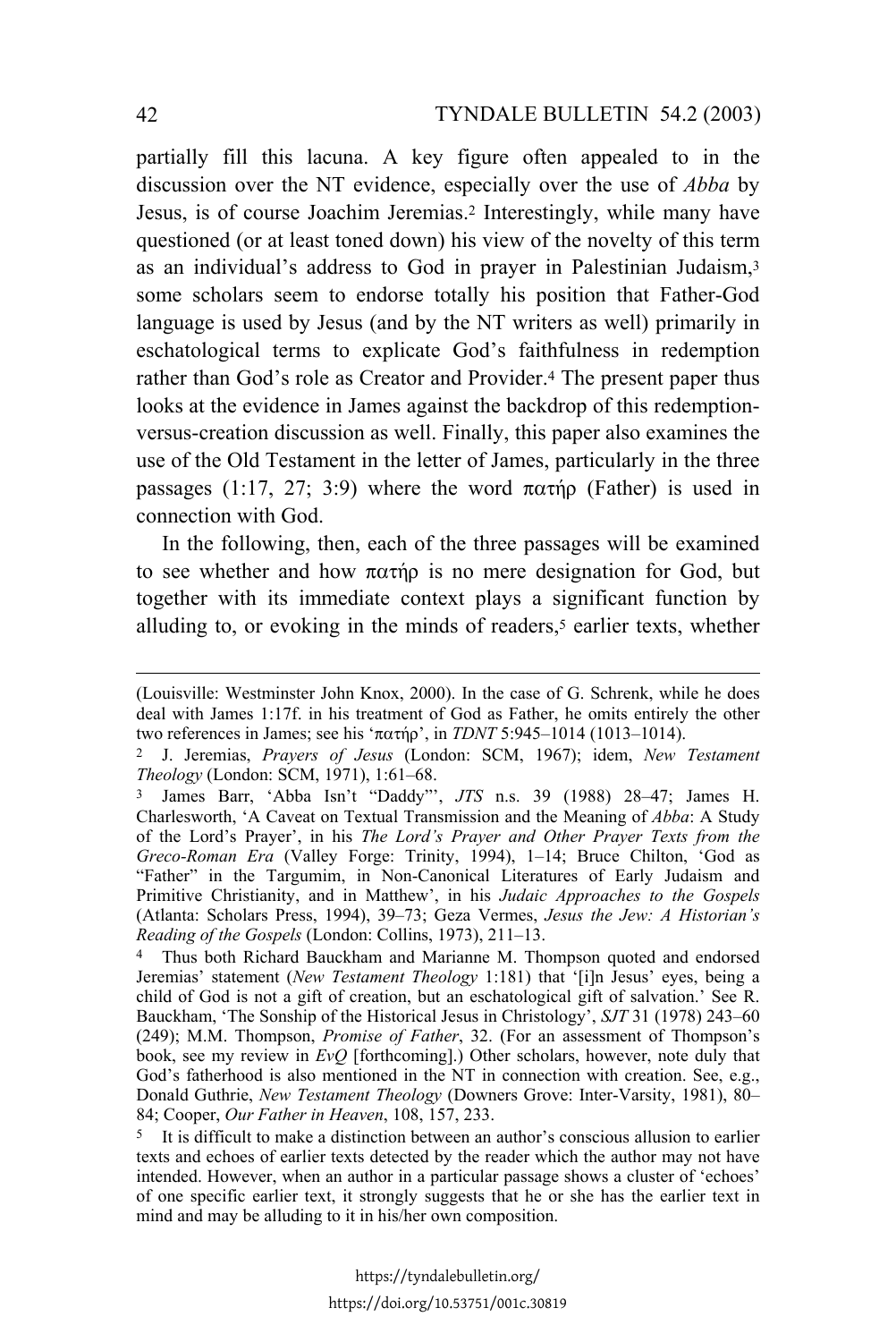l

in the OT or in contemporary Judaism.6 In so doing we hope to garner some fruits relevant to the two debates mentioned above.

## **II. 'Father of Lights'**

 $\pi$ ασα δόσις αγαθή και παν δώρημα τέλειον ανωθέν εστιν καταβαινον από του πατρός των φώτων, παρ ώ ούκ ένι παραλλαγή ή τροπής αποσκίασμα. βουληθείς απεκύησεν ήμας λόγω αληθείας είς το είναι ήμας απαρχήν τινα τών αύτου κτισμάτων. (James 1:17–18, NA-27)

Every good gift and every perfect gift is from above, and comes down from the Father of lights, with whom there is no variation or shadow of turning. Of His own will He brought us forth by the word of truth, that we might be a kind of firstfruits of His creatures. (James 1:17–18, NKJV)

In commentaries on James, it is generally and rightly pointed out that the expression  $\pi\alpha\tau\eta\rho\tau\omega\omega$  (Father of Lights) refers to God as Creator of the heavenly lights and that the latter notion is found often in the OT. It is not unusual to find Psalm 136:7 listed among the examples given to support this claim. Nevertheless, the expression *per se* is not found in the OT nor is it paralleled anywhere else.7 Since God is implied to be the father of rain and dew in Job 38:28, however, calling God the father of inanimate objects in James 1:17 is not without parallel in Judaism.8

<sup>6</sup> This is not to deny that the author could have come under the influence of Greek thought either directly or via Hellenistic Judaism. In fact, it is claimed by James Adamson that 'no NT writer is more Greek than James'. See James B. Adamson, *The Epistle of James* (NICNT, Grand Rapids: Eerdmans, 1976), 77. The focus of this paper, though, is on Jewish influences on James.

<sup>7</sup> While one Greek manuscript of *Apoc. Mos.* 36 and some versions of *T. Ab.* 7 have this expression, this is not the predominant reading. See Sophie Laws, *A Commentary on the Epistle of James* (HNTC, San Francisco: Harper & Row, 1980), 73. According to Peter H. Davids, the idea of God as the Father of Lights is Jewish both because of the references in the OT and in Judaism on God creating the heavenly lights and because Hellenistic thought apparently did not use  $\phi \hat{\omega}$  to designate heavenly bodies. See his *The Epistle of James: A Commentary on the Greek Text* (NIGTC, Grand Rapids: Eerdmans, 1982), 87. The latter point, however, is uncertain. For extra-biblical references using the word for the luminaries, see BAGD, *s.v.* φώς, 1b.

<sup>8</sup> Thus Douglas J. Moo, *The Letter of James* (Pillar New Testament Commentaries, Grand Rapids: Eerdmans, 2000), 78. It has been claimed by Schrenk, however, that in his use of  $\pi \alpha \tau \gamma \rho$  with reference to the cosmos, James 'stands in encounter with Hellenistic piety and shows himself to have been influenced by  $\pi \alpha \tau \hat{n} \rho \tau \hat{\omega} \nu$   $\delta \lambda \omega \nu$  though only in an incidental aphoristic use of this common phrase' (*TDNT* 6:1013–14). But Schrenk goes on to cite references in Philo for the same conjunction of ideas (God as Father of the  $\kappa$ όσμος, motif of the unchangeable God linked with changing creation such as stars).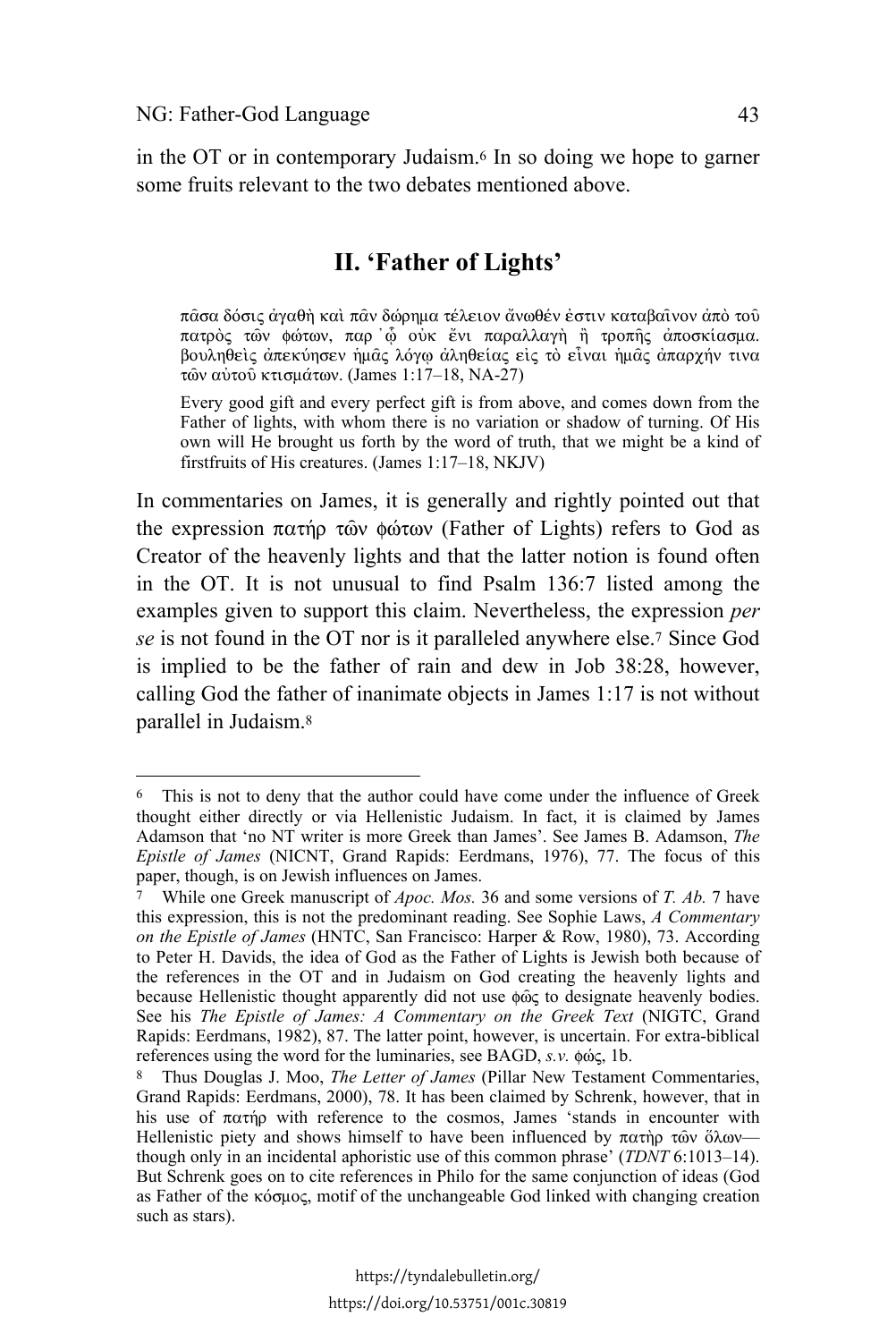Some commentators also connect the use of the word  $\pi \alpha \tau \eta \rho$  with the notion of God as the giver of good and perfect gifts in his capacity as Father, one such gift being the luminaries in the sky, and another being the life given to 'us' (v. 18), no matter how one interprets the nature of the life and the scope of the 'we' and 'us'.9 However, while the context does imply that good gifts come from God, the primary reason for the 'father' imagery may have more to do with God (like a human father) as the initiator of existence:10 God is the Father of the lights in the sense of creating them and not giving gifts to them. Moreover,  $\dot{\alpha}$ ποκυέω in v. 18 refers to a process by which someone is born. While the same word in v. 15 is part of a metaphor of a woman giving birth at full term, it is possible, in view of the 'father' imagery in v. 17, the masculine participle  $\beta$ ov $\lambda \eta \theta \epsilon$  (of his own will) and the phrase  $\lambda \phi \gamma \omega$  $\alpha\lambda\eta\theta\epsilon\alpha\zeta$  (by the word of truth) that the word here has a similar force to  $\gamma$ evvά $\omega$  and is to be rendered 'begot'.<sup>11</sup> If so, God is by implication also Father of 'us'. This leads us to consider the nature of the life that has been brought forth and the scope of the 'we' and 'us' in v. 18.

As clearly delineated by Sophie Laws,<sup>12</sup> there are three options in the interpretation of God's gift of life in v. 18, namely, taking it as a reference to (1) the creation of humans in general, (2) the redemption of historical Israel, and (3) the conversion of Christians. Concomitant with the three options are three different interpretations of the 'word of truth' as, respectively, the creative word of Genesis 1:26, the Law, and the gospel. Similarly, there are three corresponding interpretations of the 'first-fruits of his creatures', referring variously to human primacy over the rest of the creation, Israel's special status over other nations, and Christians as a downpayment of a redemptive plan that will eventually encompass all of creation. Since there is no parallel for the idea of the Law as the instrument of Israel's sonship elsewhere and no emphasis on Jewish identity in this letter, we can dismiss the second

<sup>9</sup> See, e.g., Davids, *James*, 88; Moo, *James*, 79.

<sup>10</sup> The various roles of the father in the OT are summed up by Hamerton-Kelly (*God the Father*, 44–45) as provider and educator, and by Thompson (*Promise of the Father*, 18) as (1) the head of a clan or family giving life and bequeathing an inheritance to his heirs; (2) one who loves and cares for his children; and (3) a figure of authority worthy of obedience and honour.

<sup>11</sup> For the view that God here takes on a feminine role, see Ralph P. Martin, *James* (WBC, Waco: Word, 1988), 39. For the view here adopted that the verb  $\alpha \pi$ okueve is not confined to the female principle and that its use here resembles  $\gamma$ evvá $\omega$ , see BAGD, *s.v.* άποκυέω; H. Conzelmann, *s.v.* φώς κτλ in *TDNT* 9:310–58 (356 n. 390).

<sup>12</sup> Sophie Laws, *James*, 75–78.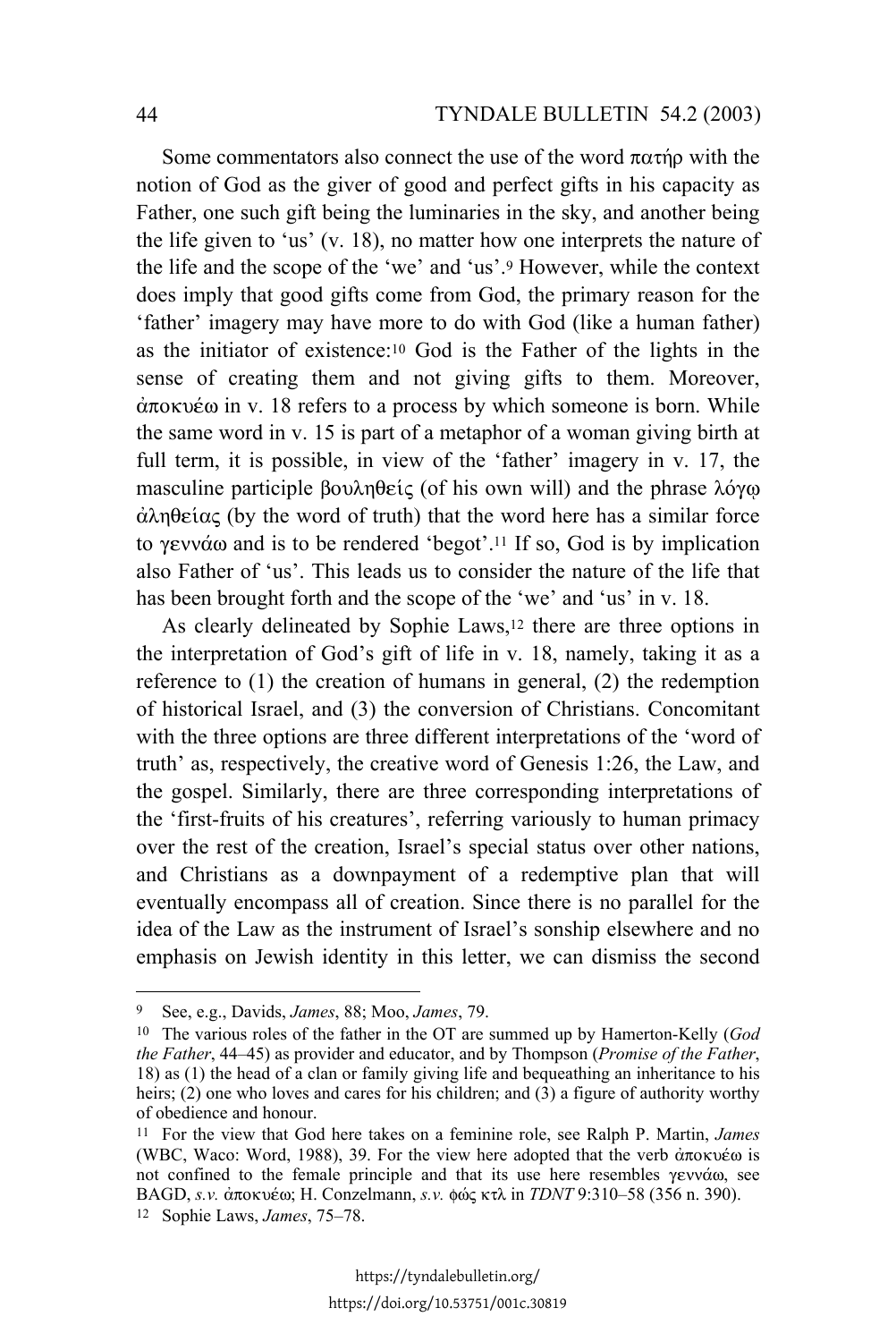alternative.13 The choice is thus between the first and third alternatives. As pointed out by Laws and others,<sup>14</sup> the first alternative is attractive: the heavenly bodies in v. 17 and the 'creatures' here certainly refer to physical creation; the word  $\alpha \pi$  okusove was used by Philo in the same sense. Moreover, it is claimed that there is nothing in the immediate context that prepares one to expect the birth here to be a *new* birth and the firstfruits to be a *new* creation. It is not surprising, therefore, that some scholars (e.g. Hort, Blackman, Sidebottom, Laws) are reluctant to rule out this first alternative. Nevertheless, the majority of commentators15 adopt the third interpretation as more in line with a wider context in the letter and in the NT as well. Thus, it has been pointed out that a spiritual birth is in view here since  $\dot{\alpha} \pi$ okueve has already been used in v. 15 in a spiritual (even though negative) sense, and since the received word is 'able to save your souls' in v. 21. Moreover, there are ample examples of the 'word of truth' referring to the gospel as the agent of salvation (2 Cor. 6:7; Eph. 1:13; Col. 1:5; 2 Tim. 2:15), and of Christians as firstfruits in the NT (Rom. 16:5; 1 Cor. 16:15; Rev. 14:4). To this list of arguments one may add also the observation that the twice repeated  $\hat{\eta} \mu \hat{\alpha} \zeta$  (rendered 'us' and 'we') in v. 18 are undoubtedly brethren (vv. 2, 9, 16) who share James' belief in the Lord Jesus Christ (1:1; 2:1; cf. 2:7).

Recently, Donald Verseput has strengthened the argument that v. 18 possesses a soteriological rather than a cosmological significance by drawing our attention to the sequence of Jewish benedictions associated with the recitation of the *shema'* in the morning.16 By the Amoraic period at least, a eulogy to God as the Creator of the Luminaries in the first benediction (preceding the *shema'* ) was followed by a second and third benediction (after the *shema'*) in which God was thanked for his elective love for Israel and his redemption of Israel out of Egypt. That such a general sequence (thanksgiving first for the luminaries then for God's redemption of Israel) predates the rabbinic practice is next supported by references to *Mishnah Tamid*,

 $\overline{\phantom{a}}$ 

<sup>13</sup> Ibid.

<sup>14</sup> The two alternatives are also carefully weighed in Moo, *James*, 79–80.

<sup>15</sup> Among others, one may cite the following authors: M. Dibelius (*James* [Hermeneia, Philadelphia: Fortress, 1976], 104–105, and 106 [discussion on  $\alpha \pi \alpha \rho \gamma \gamma$ ]), Adamson (*James*, 76–77), Davids (*James*, 89), Martin (*James*, 39–41), Moo (*James*, 79–80).

<sup>16</sup> Donald J. Verseput, 'James 1:17 and the Jewish Morning Prayers', *NovT* 39 (1997) 177–91.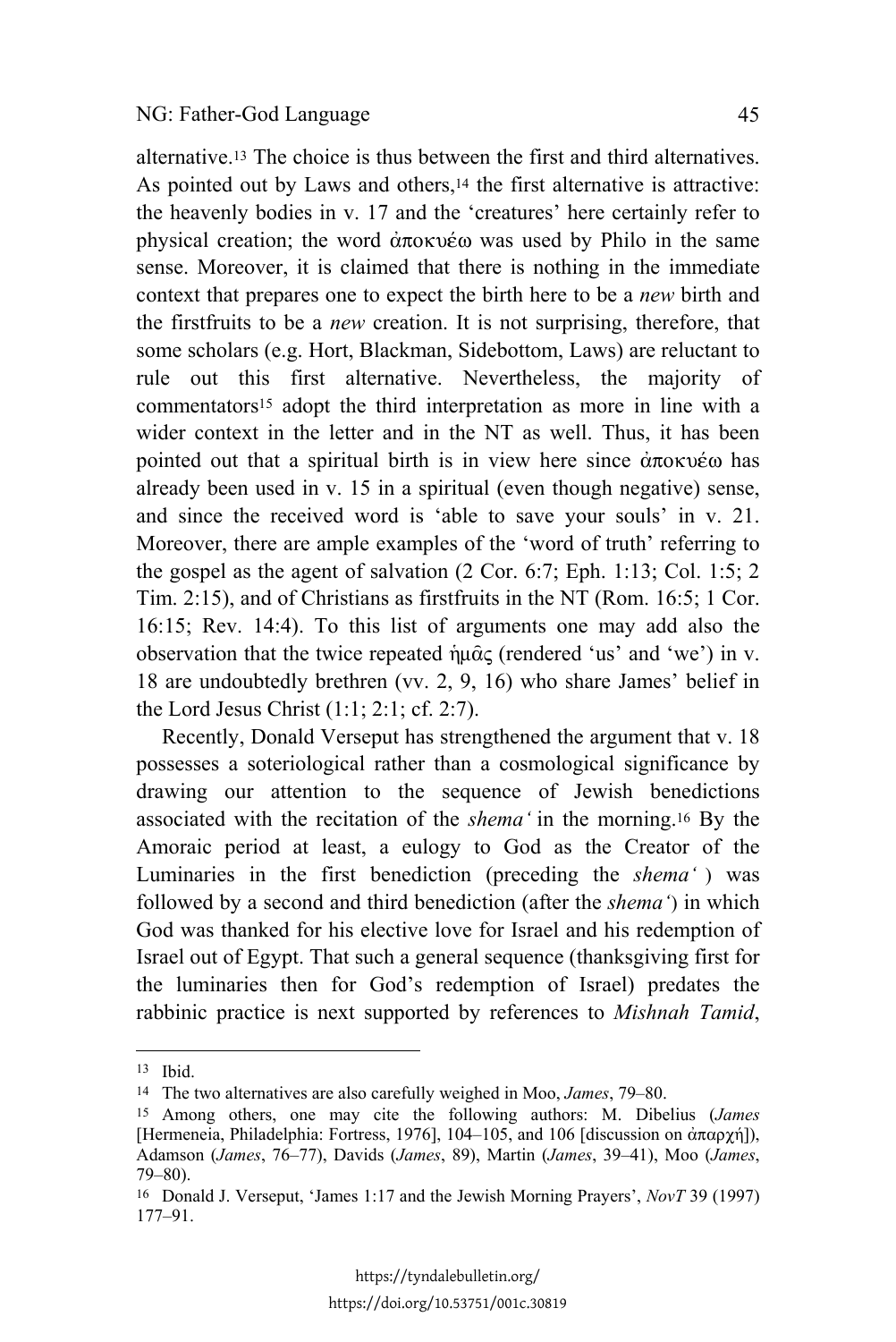Josephus and the Dead Sea Scrolls. Verseput then claims that James simply follows Jewish practice when he 'introduces his crowning reference to the divinely wrought birth of the new community by pointing to the lovingkindness of the "Father of lights" in whom there is no variation nor shadow of change.'17 Verseput's arguments seem convincing. What he fails to mention, however, is the possibility that this sequence was established on the precedent of Psalm 136 in which God is thanked first for his acts of creation then for his acts during the Exodus. Thus the ninth century Siddur of Amram Gaon cited by Verseput in connection with the first benediction apparently quotes Psalm 136:7:

Blessed are you, O Lord our God, King of the universe, who forms light and creates darkness, who makes peace and creates all things, who in mercy gives light to the earth and to them that dwell thereon, his goodness renews the creation every day continually; as it is said, 'to him that makes great lights, for his lovingkindness endures for ever.' Blessed are you, Creator of the luminaries.18

Then in the talmudic discussion over the third benediction (often designated 'True and certain' according to its opening words) there was an apparent allusion to Psalm 136:10–15, and perhaps 16–22 as well:

One who recites the *shema'* must mention the Exodus from Egypt in 'True and certain.' Rabbi says: 'In it one must mention [God's] sovereignty.' Others say: 'In it one must mention the smiting of the first-born and the splitting of the sea.' Rabbi Joshua ben Levi says: 'One must mention all these items and he must say "Rock of Israel and his Redeemer"' (*y. Ber.* 1:9; cf. *B. Ber.* 11b).19

If the creation–redemption sequence in these benedictions derived from Psalm 136 (Ps. 135, LXX), it is possible that James 1:17–18 too should be interpreted in the light of such a sequence whether or not it reached him indirectly through the morning prayers. In fact, a comparison of these two verses with the psalm shows remarkable parallels in vocabulary and in thought, as is evident in the following table.

<sup>17</sup> Ibid., 190.

<sup>18</sup> Ibid*.,* 180, n. 10.

<sup>19</sup> Ibid., 181.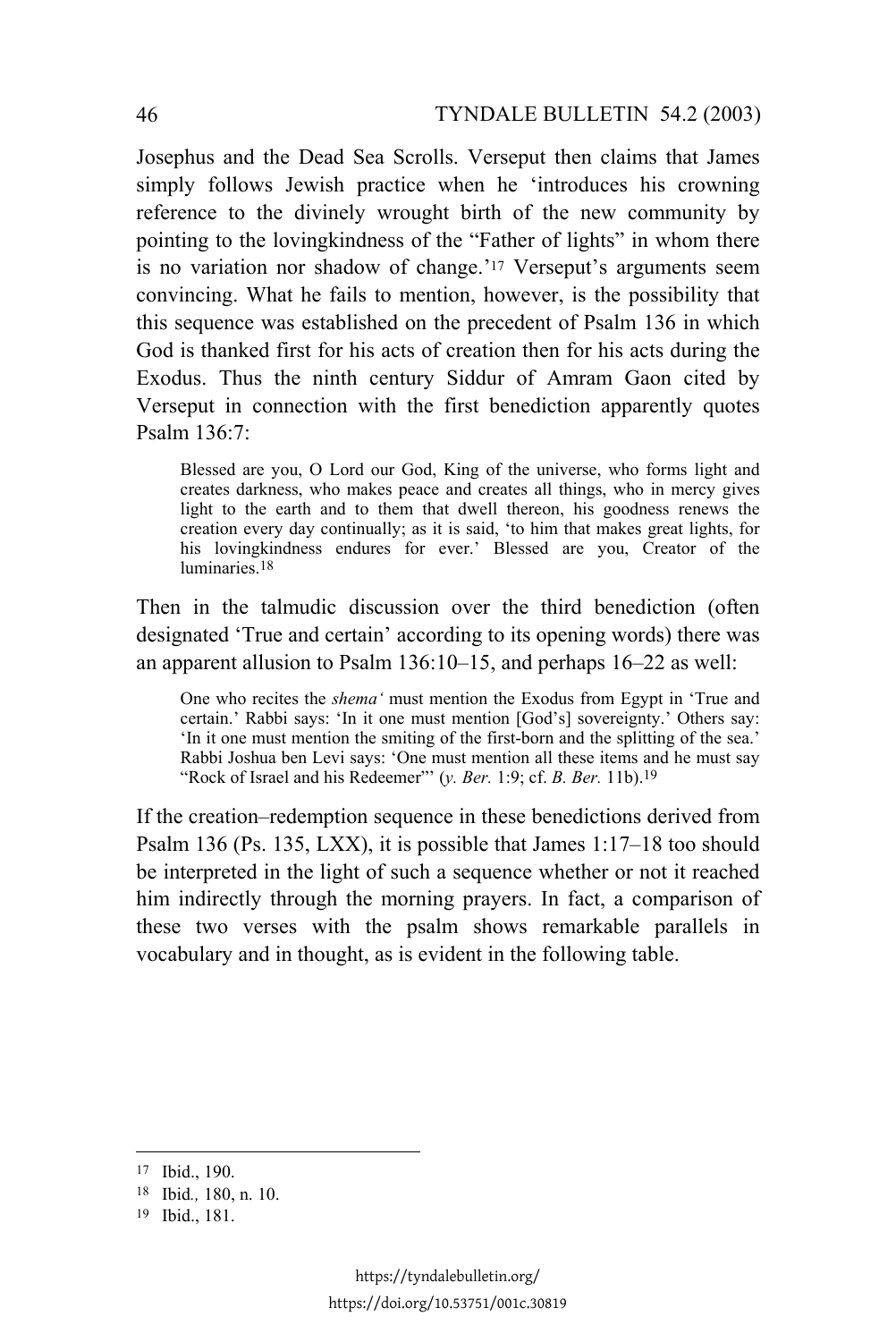#### NG: Father-God Language 47

 $\overline{\phantom{a}}$ 

| v. 17a | δόσις άγαθή<br>good gift                                               | χρηστός<br>[the Lord] is good <sup>20</sup>            | v. 1                 |
|--------|------------------------------------------------------------------------|--------------------------------------------------------|----------------------|
|        |                                                                        | ό διδούς τροφήν<br>[God] gives food                    | v. 25                |
|        | άνωθεν<br>above                                                        | ό θεὸς τοῦ οὐρανοῦ<br>God of heaven                    | v. 26                |
|        | καταβαινος<br>coming down                                              |                                                        |                      |
|        | πατρός<br>Father                                                       | κληρονομία<br><i>inheritance</i> [God gives to Israel] | vv. 21f.             |
|        | τῶν φώτων<br>of <i>lights</i>                                          | φῶτα μεγάλα <sup>21</sup><br>great lights [God made]   | v <sub>r</sub>       |
| v. 17b | no variation or changing<br>shadow                                     | his love endures forever                               | passim <sup>22</sup> |
| v. 18a | άποκύειν  άπαρχή<br>brought forth as <i>first fruits</i> <sup>23</sup> | πρωτότοκοι<br>firstborn <sup>24</sup>                  | v.10                 |
|        | τὰ κτίσματα αὐτοῦ<br>his <i>creatures</i> [renewed]                    | πάσα σάρξ<br>every <i>creature</i> [given food]        | v.25                 |
|        |                                                                        |                                                        |                      |

**James 1 Psalm 135 (LXX)**

22 For taking the unchangeability of God to refer primarily to his unwavering lovingkindness in the context of God's gifts, see Verseput, 'Morning Prayers', 190. In a similar vein, Martin (*James*, 39) thinks that the focus here is on God's nature being unchangeably good and his on his unchangeable attribute of giving only what is good. It is noteworthy that, whereas Sirach (43:7) describes the moon as  $\phi \omega \sigma \dot{\tau} \rho$  μειούμενος  $\epsilon \pi i$  συντελείας (a light that decreases in her perfection), Jas. 1:17 mentions God's perfect gift in the context of his unchanging character.

<sup>23</sup> It is possible that the word  $\alpha \pi \alpha \rho \gamma \eta$  in Jas. 1:18b does not emphasize so much the chronological sequence as the quality so that it becomes almost the same as  $\pi \rho \hat{\omega} \tau o \varsigma$ . Likewise, in certain uses of  $\pi$ pwtotoko $\varsigma$ , the element -toko $\varsigma$  has lost its force, and the word simply connotes primacy in rank. For these two observations, see BAGD, *s.v.*  $\alpha$  $\pi$  $\alpha$  $\gamma$  (1b $\alpha$ ) and  $\pi$  $\alpha$  $\sigma$  $\gamma$  $\alpha$ o $\alpha$  (2a) respectively. On the other hand, it is more likely that  $\alpha \pi \alpha \rho \gamma \gamma$  in Jas. 1:18 retains the sense of chronological priority (sense of 'downpayment').

24 Though Ps. 135:10 (LXX) does not describe Israel as God's firstborn son, a parallel passage about the smiting of Pharaoh's firstborn explicitly connects this with Israel being God's firstborn (Ex. 4:22-23). Furthermore, though  $\kappa \lambda \eta \rho o \nu o \mu i \alpha$  can refer to possession and property in general, the word is almost always used in secular writings to connote an 'inheritance' (BAGD,  $s.v.$ ), and the reference to  $\phi$   $\lambda \alpha \dot{\alpha} \zeta$   $\alpha \dot{\alpha} \alpha \dot{\alpha}$  (his people) in v. 10 also suggests that the 'inheritance' mentioned in vv. 22–23 evokes the imagery of a father–son relationship between God and Israel. For a connection between Israel's inheritance (Hebrew, הולה; Greek, κληρονομία) of the land and calling God 'Father', see Jr. 3:10.

<sup>20</sup> While the Greek words for 'good' are different in the two cases, the underlying Hebrew word  $\Sigma$  is often rendered αγαθός elsewhere in the LXX in connection with God's gifts to humans (e.g. Jb. 22:19; Ps. 102:5; 106:9; Is. 55:2).

<sup>&</sup>lt;sup>21</sup> It is noteworthy that the same word  $\phi \hat{\omega} \tau \alpha$  is used in Jas. 1:17 as in Ps. 135:7 (LXX), as apparently this is less common than the word  $\phi \omega \sigma$  for luminaries in the sky. See BAGD, *s.v.* φώς, φωστήρ.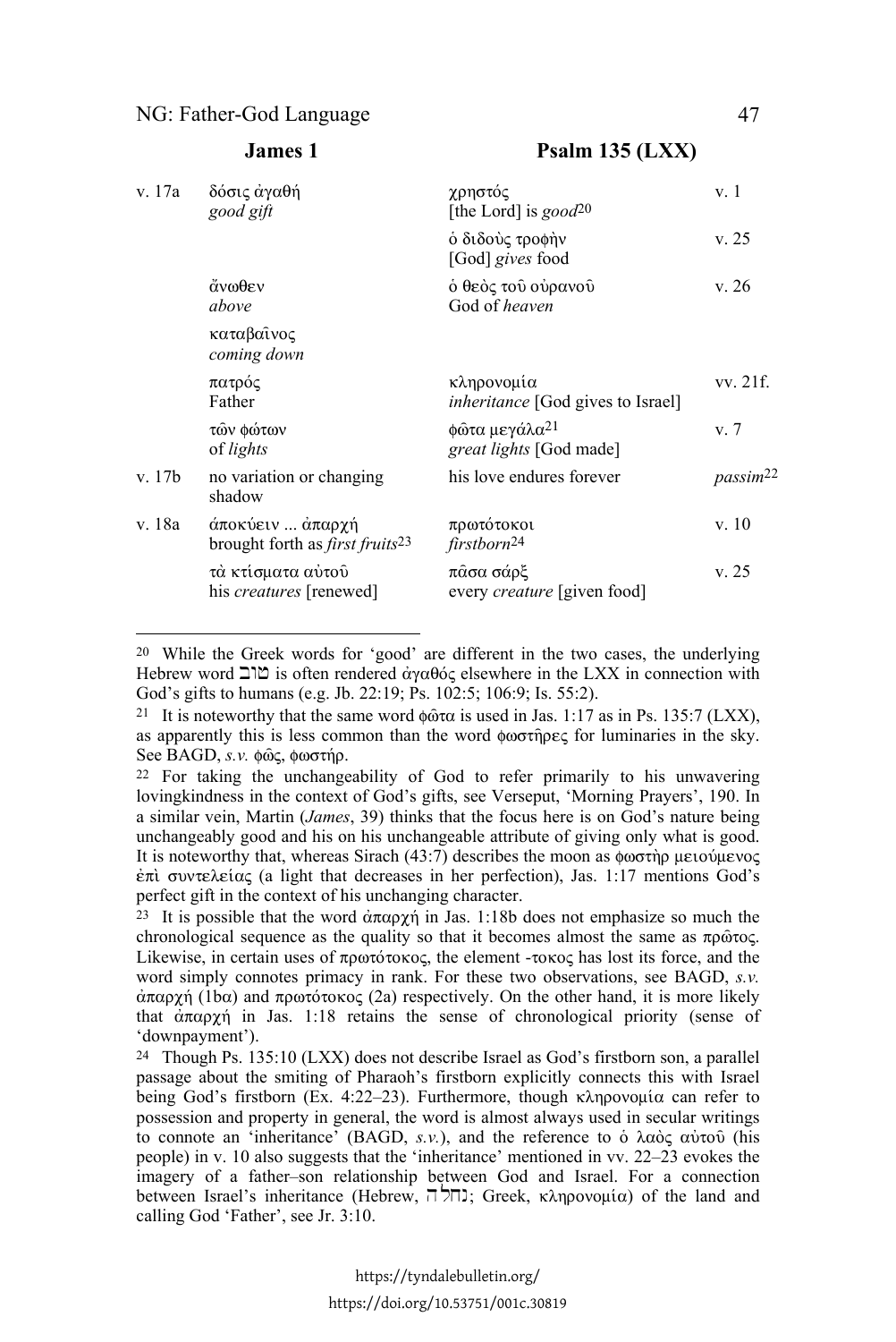If the parallels are real, this would also imply that James had Psalm 136 in mind as he wrote 1:17–18. If so, there is all the reason to see 1:18a as referring to the redemption of God's people and 18b as hinting at the hope of the eschatological renewal of all creation.

## **III. God the Father, the Fatherless and Widows**

θρησκεία καθαρά και αμίαντος παρά τώ θεώ και πατρι αύτη εστίν, eπισκέπτεσθαι ορφανούς και χήρας εν τη θλίψει αυτών, άσπιλον εαυτον τηρείν από του κόσμου. (James 1:27, NA-27)

Religion that is pure and undefiled before God, the Father, is this: to care for orphans and widows in their distress, and to keep oneself unstained by the world. (James 1:27, NRSV)

After castigating the one who does not bridle his tongue as a practitioner of a vain ( $\mu\alpha\tau\alpha\iota o\varsigma$ ) religion ( $\theta\rho\eta\sigma\kappa\epsilon\iota o$ ) in 1:26, James goes on to describe true religion as characterized by two elements: visiting/caring for orphans and widows in their distress, and keeping oneself unstained from the world. Commentators on James generally see a connection between the first element and the expression 'God the Father' since God is said to be  $\dot{\text{o}}$   $\pi \alpha \tau \dot{\text{n}}$   $\beta$   $\alpha \dot{\text{o}}$   $\gamma$   $\dot{\text{o}}$   $\gamma$  (the father to the fatherless/orphans) and  $\kappa$  $\rho \tau$  to  $\gamma$   $\gamma$   $\gamma$   $\alpha$  (defender of/judge for widows in Ps. 67:6 [LXX]), and God's people are repeatedly urged to do the same in the OT (e.g. Ps. 10). Moreover it is usually pointed out that James here follows the prophetic tradition in the OT in denouncing empty words of piety or cultic worship while advocating merciful deeds and upright lives (e.g. Is. 1:11–17; Ho. 6:6; Mi. 6:8). That this verse has a Jewish flavour is also underscored by observing that the expression  $\pi \alpha \rho \dot{\alpha}$   $\tau \ddot{\omega}$   $\theta \epsilon \ddot{\omega}$  kai;  $\Pi \alpha \tau \dot{\rho}$  is semitic, with  $\pi \alpha \rho \dot{\alpha}$  and the dative rendering the Hebrew  $\sum \int$  (in the presence of).<sup>25</sup>

Such observations are indeed helpful. But it seems to me that James owes even more to OT passages referring to God as Father than outlined above. Besides providing him with the designation of God as Father (to the fatherless) and a concern for orphans and widows, Psalm 67 (LXX) has other themes which recur in James 1:27. Thus James'  $\theta$ ρησκεία (worship of God expressed in religious service or cult) may recall the singing of praises to God in joyful worship in 67:5,  $\pi \alpha \rho \dot{\alpha} \tau \ddot{\omega}$ 

<sup>25</sup> Davids, *James*, 103; Martin, *James*, 53.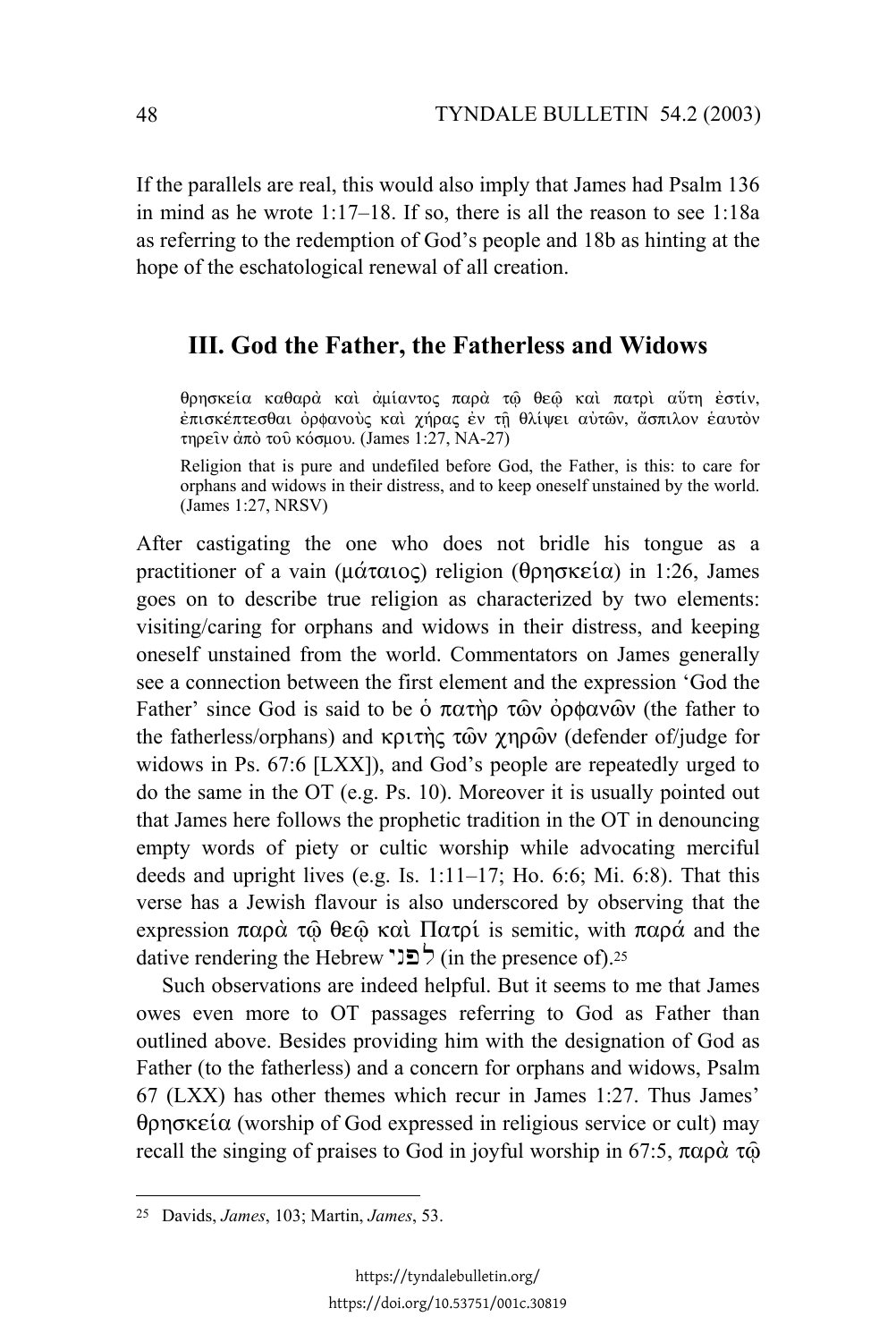l

 $\Theta$ eme verse, while the expression  $\Theta$ eme verse, while the expression  $\kappa \alpha \theta \alpha \rho \dot{\alpha}$   $\kappa \alpha \dot{\alpha}$   $\dot{\alpha} \mu \dot{\alpha} \nu \tau \dot{\alpha}$  (pure and undefiled) coheres well with the τοπός άγιος (holy dwelling) of God in 67:6. It is true that Psalm 67 nowhere urges God's people to imitate God in caring for orphans and widows, but the connection has been made already before James's time. Thus Sirach 4:10 reads,  $\gamma$ ivou op $\phi$ avoic os  $\pi$ athp kai avti άνδρος τη μητρι αυτών και έση ως υιος υψίστου και αγαπήσει σε μ $\hat{\alpha}$ λλον ή μήτηρ σου ([b]e a father to the orphans, and be like a husband to their mother; you shall then be like a son of the Most High, and he will love you more than does your mother). In view of the OT's frequent association of orphans, widows with aliens and people in distress or troubled times, two observations may be made on James' statements in 1:27. Firstly, the OT pattern and the lack of emphasis here on the widows and orphans as Christians makes it unlikely that the  $\theta \lambda \psi \psi \zeta$  (affliction/distress) hints at eschatological tribulation,<sup>26</sup> even though there is no denying that in this epistle Christians do suffer for their faith (2:6–7). Secondly, this then suggests that the fatherhood of God here in 1:27a (as in the case of the heavenly lights in 1:17) is predicated of the universal creatorship of God.

Nevertheless, just as 1:18 brings in the redemptive dimension of God's fatherhood, 2:27b seems to focus on the special relation between God and his people: they are to be distinguished from the secular world. In this connection, it is instructive to examine another OT passage which adopts 'father' language for God. In Jeremiah 3:19, God longs for a father–son relationship with Israel but is disappointed. This is followed immediately in v. 20 with '[b]ut like a woman unfaithful to her husband, so you have been unfaithful to me, O house of Israel' (NIV). It is possible that in James 1:27 a similar shift in analogy is found. That is to say, God's relationship with Christian believers is both as a father and as a spouse. This claim can be substantiated by two observations. Firstly, in 4:5 God yearns jealously for the purity of his people, and 4:4 describes those who cavort with the world as  $\mu$ oi $\chi$ a $\lambda i \delta \varepsilon \zeta$  (adulterous people [NIV] or unfaithful creatures [RSV]). Secondly, the word  $\dot{\alpha}$ u $\dot{\alpha}$ v $\alpha$  sometimes has the connotation of sexual

<sup>26</sup> *Contra* Martin, *James*, 53; Robert W. Wall, *The Community of the Wise: The Letter of James* (The NT in Context, Valley Forge: Trinity Press International, 1997), 101. That the word does not always connote eschatological tribulation in the NT is shown in 2 Cor. 8:13 where, judging from the context, it merely refers to difficult circumstances in general.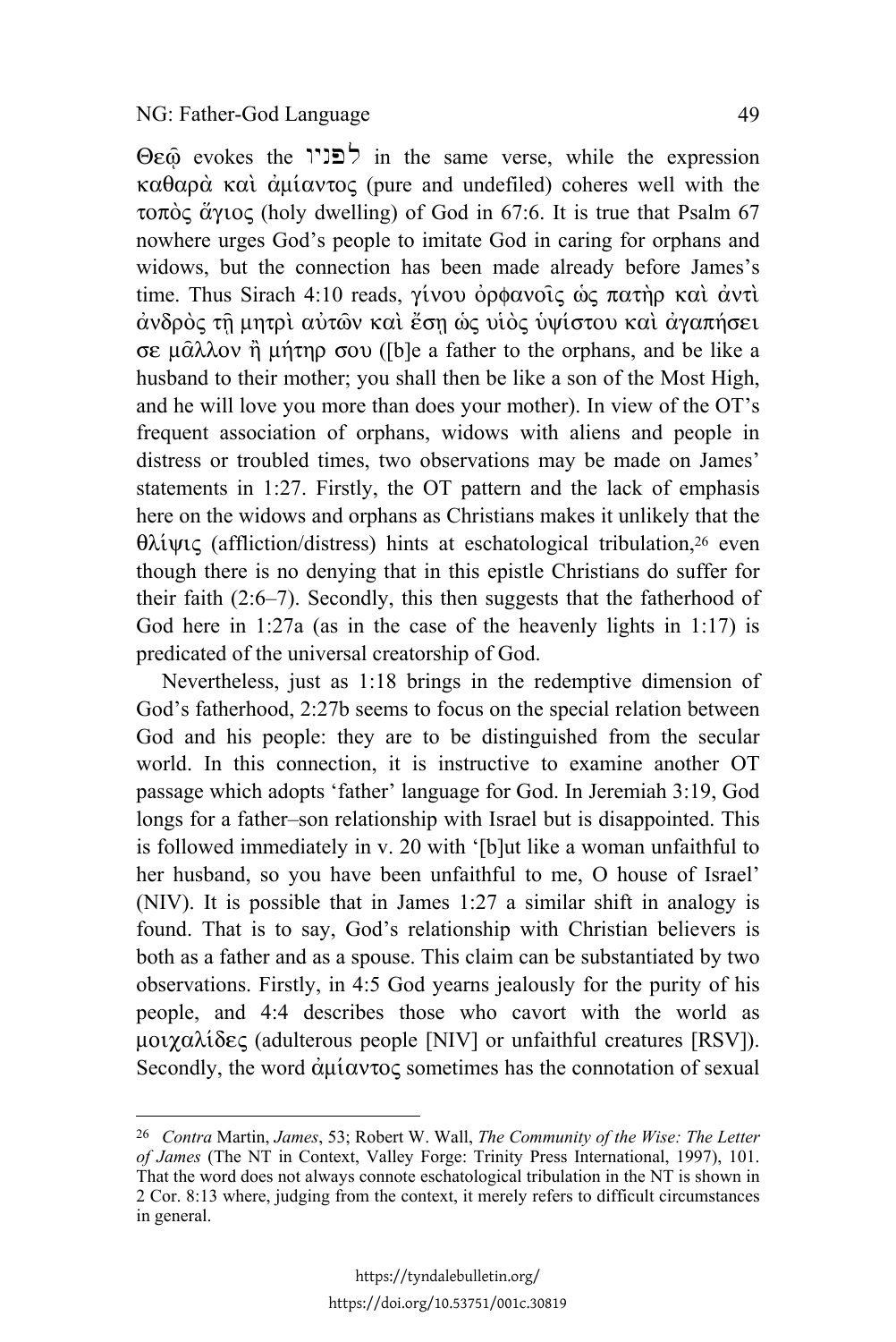purity (used with  $\eta$  ko $\tilde{\tau}$  [bed] in Heb. 13:4; and in connection with the  $\sigma \tau \in \rho \alpha$  [barren] in Wis. 3:13). While such qualifiers are absent in James 1:27, the fact that James expands on 1:26–27 in subsequent chapters (e.g. on the tongue, on charitable deeds towards the needy, and on worldliness) makes it at least possible that the adjectives 'pure, undefiled, spotless/unstained' not only have an ethical (not cultic) focus,27 but may have sexual overtones in an underlying analogy of a marriage relationship.

## **IV. Blessing the Lord and Father while Cursing Human Beings**

έν αύτη εύλογούμεν τον κύριον και πατέρα και έν αυτη καταρώμεθα τους  $\alpha$ νθρώπους τους καθ' ομοίωσιν θεου γεγονότας. (James 3:9, NA-27)

With it [the tongue] we bless the Lord and Father, and with it we curse human beings who are made in the likeness of God. (James 3:9, NAB)

If in the previous passages in James it is unclear whether the notion of God as Father of human beings is specifically connected with his creatorship, James 3:9 seems far less ambiguous. As it is deemed incongruous for the same mouth to bless the Lord and Father on the one hand and curse human beings created  $\kappa \alpha \theta$  ouo $\omega$   $\alpha$   $\theta$  (in God's image) on the other, this surely implies that creating humans in God's image is integral to his fatherhood<sup>28</sup> and it makes no sense to bless the person (God) and curse his representation (a human) or bless the Father and curse the children. Commentators generally point out that the notion of God creating humans in his image is a familiar one both in the OT (Gn. 1:26; 9:6) and in Judaism (Sir. 17:3; Wis. 2:23; 2 Esd. 8:44). Likewise it is noted that this doctrine was used in Jewish traditions to reject the cursing of men.29 What remains to be demonstrated, however, is how the designation of God as Lord and Father enters the picture, and whether James has in mind specific earlier texts when he penned this passage.

<sup>27</sup> Thus Davids (*James*, 102–103) gives references in Philo (*Leg. All.* 1.50) and elsewhere to show that  $\kappa \alpha \theta \alpha \rho \dot{\alpha} \kappa \alpha \dot{\alpha} \dot{\alpha} \mu \dot{\alpha} \nu \tau \dot{\alpha}$  may be an idiom for absolute ethical purity.

<sup>&</sup>lt;sup>28</sup> The notion of a father begetting a son in his  $\epsilon$ *i*<sub>x</sub>ov (image) is implied in Gn. 5:3, and in Gn. 1:26 είκών clearly parallels ομοίωσις.

<sup>29</sup> Davids (*James*, 147) cites the following references: *Mek.* on Ex. 20:26; *Gen. Rab.* 24:7–8 on Gn. 5:1; *Sl. Enoch* 44:1; 52:126; *Sipra* on Lv. 19:18.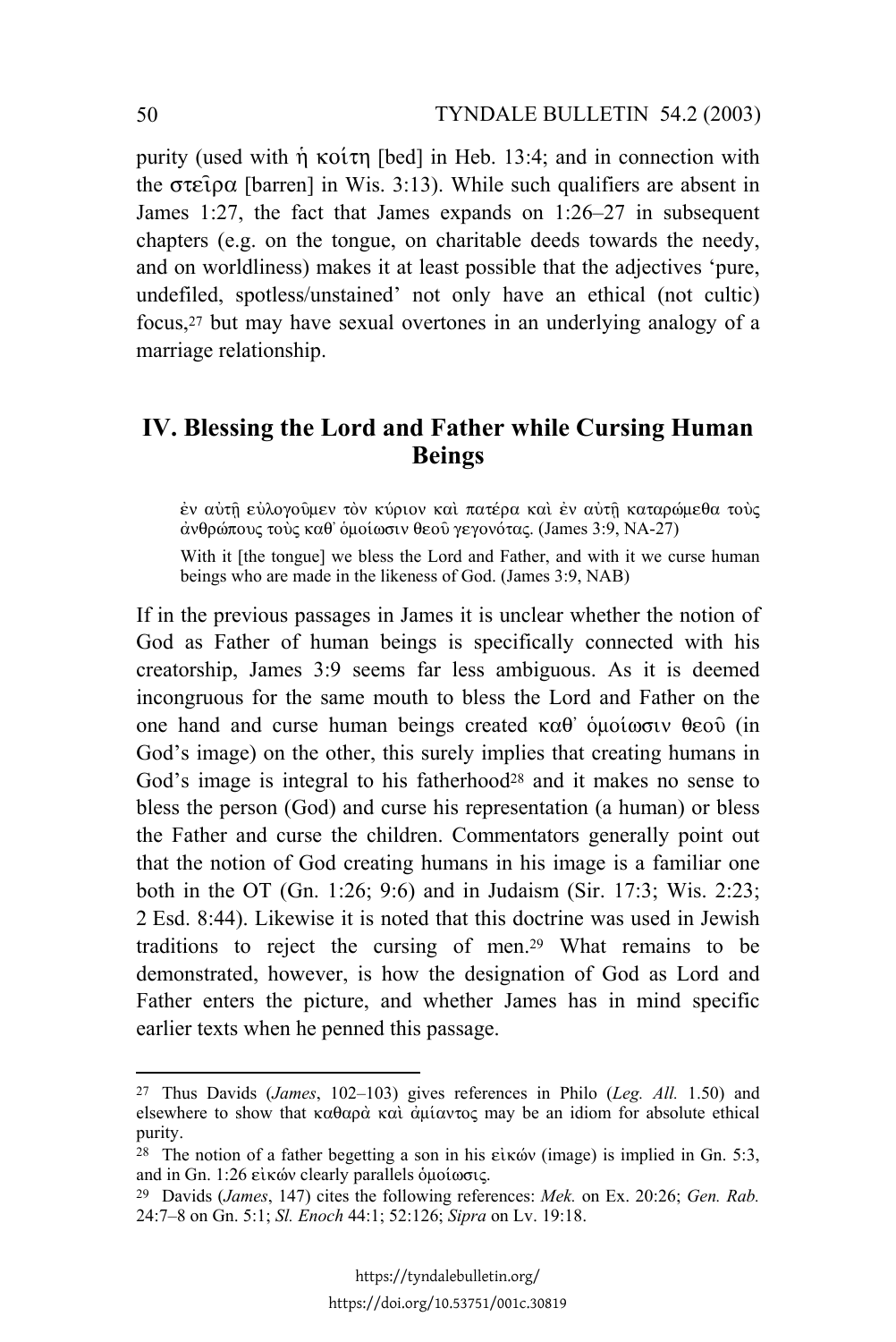$\overline{\phantom{a}}$ 

First of all, it has been noted that the terminology  $\delta$   $\kappa \omega$ <sub>p</sub>  $\kappa \alpha \iota$ ;  $\pi\alpha\tau\eta\rho$  is not exactly duplicated in Jewish literature. Thus in Jewish texts which link 'Lord' and 'Father' in invocations there are other elements present in the address to God. Examples of such addresses are: κύριε ο θεὸς Ἰσραὴλ ο πατὴρ ἡμῶν (with 'the God of Israel' inserted and the addition of 'our' to 'Father' in 1 Ch. 29:10 [LXX]); κύριε πάτερ και δέσποτα ζωής μου (with 'Governor of my life' appended in Sir. 23:1); κύριε πάτερ και θεε ζωής μου (with 'God of my life' appended in Sir. 23:4). Nevertheless, this at least shows that it is not uncommon to address God as Lord and Father. Also in the first reference, David begins by blessing God by saying  $\varepsilon \hat{\nu} \lambda$  over  $\hat{\varepsilon}$ . Thus we have a close enough parallel with James 3:9 with regard to blessing the Lord and Father. However, we still need to find other indications of allusions to the OT concerning the creation of humans in the image of God preferably conceived as a father.30 Here it seems to me that scholars have generally overlooked the immediate context of Genesis 9:6 in their discussion on James 3:9. It is true that God is nowhere mentioned as a father in Genesis 9, but since it has an unmistakable reference to human beings created in the image of God, it deserves closer scrutiny. Now it is noteworthy that Genesis 8:20–9:17 depicts a scene of worship in which Noah offered sacrifices and God blessed  $(\epsilon \dot{\nu} \lambda \dot{\nu})$  him and his sons (9:1). Right afterwards, God asked humans to fill the earth and have dominion over it. He promised to put under the power of humans all the wild beasts of the earth, all the birds of the air, all things moving upon the earth, and all the fishes of the sea (v. 2). The reference to the dominion of humans over all such creatures is interestingly paralleled in James 3:7: 'For every species of beast and bird, of reptile and sea creature, can be tamed and has been tamed by the human species' (NRSV). Furthermore, the reference to 'brother human' (άνθρωπος άδελφός, Gn. 9:5 [LXX]) being responsible for shedding another's blood, coupled with the notion of God making humans in his image, seems to imply that human beings are brothers with the same father.

In addition to seeing such allusions or echoes, we may postulate that Jesus' teaching on bad speech provided some links by which James'

<sup>30</sup> In Mal. 2:10, 'have we not one father' parallels 'did not one God create us', and the verse continues to speak of the treachery of every man against his brother. Thus we have here the close association of God's fatherhood with his creatorship and with the brotherhood of God's people.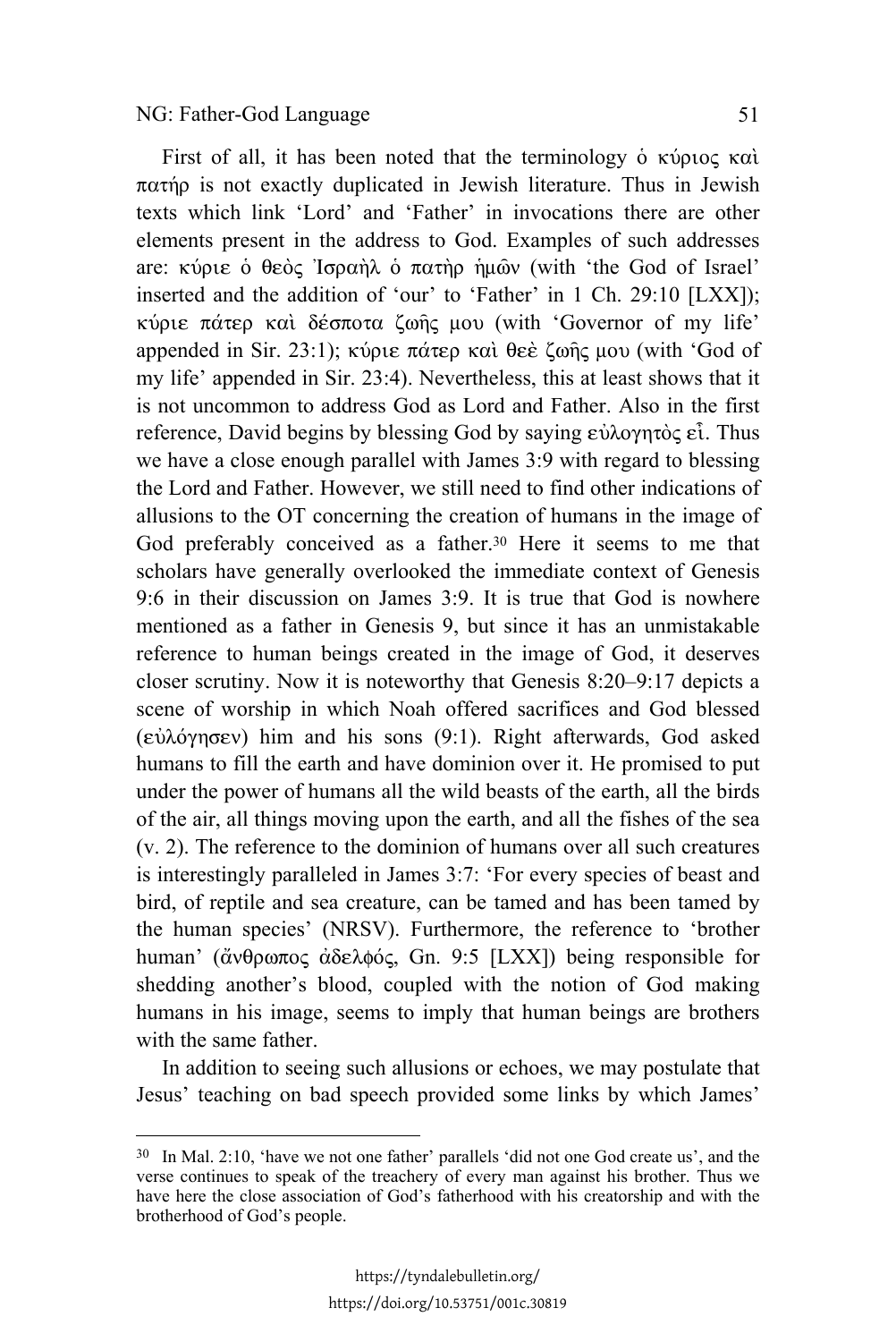observations on the tongue in ch. 3 can be connected to the teaching in Genesis 9.31 Thus James may very well have as his frame of reference Jesus' teaching that anger and insults against one's brother are liable to judgment just as murder is (Mt. 5:21–22). If so, it is an easy step to draw on the reasons against murder in Genesis 9 and apply it to cursing. Furthermore, the incongruity between blessing God and cursing humans (with the analogy of a fig tree yielding olives or grapevine figs) also recalls Jesus' rhetorical question: 'Are grapes gathered from thorns, or figs from thistles?'

## **V. Concluding Observations**

In the discussion above, we have seen that the term  $\pi \alpha \tau \eta \rho$  is not employed in 1:17 because it is conventional to do so in connection with the heavenly lights. Rather James deliberately uses it to refer to God as their creator. Moreover, this 'father' imagery next leads James to refer to God's begetting children in a spiritual sense, just as Psalm 136 moves from God's creation of the heavenly lights to his redemptive activity in creating Israel at the events associated with the Exodus.

Likewise we have seen that the use of  $\pi\alpha\tau$  in 1:27 is not gratuitous; it is not a mere, meaningless, appendage to  $\theta \in \alpha$  as part of a customary title for God. Rather, its use in connection with the exhortation to care for orphans and widows evokes the imagery of God as the father of orphans and defender of widows in Psalm 68. The dual characterization of true religion as consisting of this aspect and the preservation of oneself unstained from the world may also find its origin in this psalm, possibly supplemented by Jeremiah 3:19.

In James 3:9, too, we noticed that the reference to God as Lord and Father is most meaningful as the verse goes on to emphasize that humans are created in the image of God (with the likely implication that humans are brothers/sisters having God as their common father). It does not seem gratuitous that this verse is situated in a context which has a number of other echoes of the OT passage which forbids the killing of humans made in the image of God (Gn. 9:1–6) and that in

 $\overline{\phantom{a}}$ 

<sup>31</sup> Whatever one's views regarding James' knowledge of sayings of the historical Jesus, there is no denying the fact that the epistle shows awareness of teaching incorporated into the Sermon on the Mount. For parallels between Matthew and James, see Martin, *James*, lxxiv–lxxvi.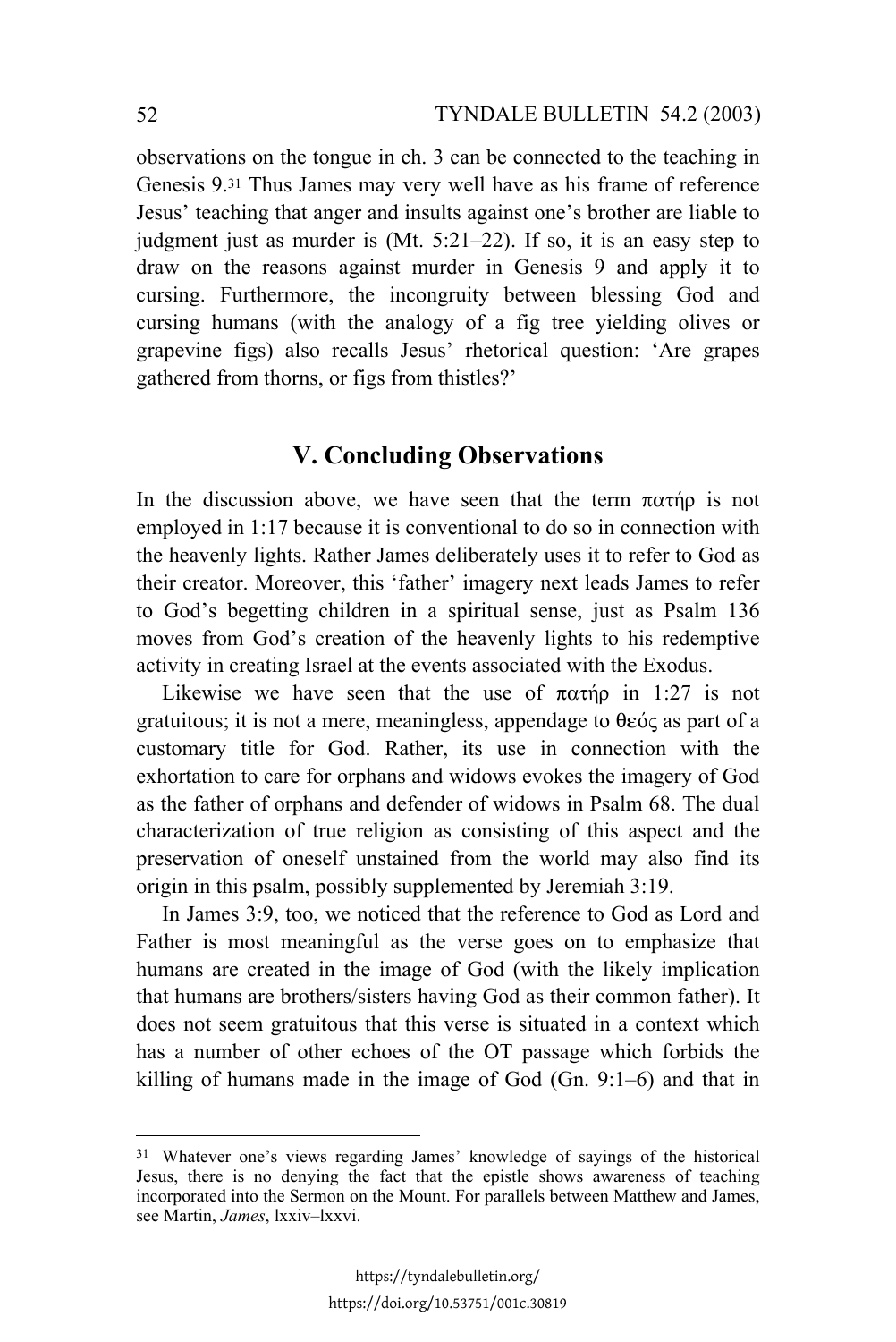l

Genesis 9:5 God is said to demand an accounting of the life of the killed person at the hand of the 'brother human'.

Our discussion above is of great relevance to the current debate over Father language for God. For one thing, it is noteworthy that, in contradistinction to other NT writers, notably Paul,32 James never mentions God as the Father of Jesus Christ. Nor does he refer to God as 'Our Father'.33 Secondly, the designation of God as Father in James is not a mere name or title. Rather, each use of the word is relevant to what is predicated of him and of his works either in the immediate context or when read intertextually. In other words, the designation of God the Father is no 'dead metaphor' but is a metaphor pregnant with meaning and vitality.34 Thirdly, the predominant connotation of the fatherhood of God is his creatorship: of the heavenly lights, of orphans and widows, and of human beings in general.35 However, fourthly, it is also implied that he is the father of believers in Jesus Christ. Thus the fatherhood of God is used in connection with redemption, as is the case in the OT. Fifthly, this redemptive aspect of the fatherhood of God also has an eschatological dimension, as Christian believers are the 'firstfruits' of a new creation yet to come. This shows that contemporary scholars' tendency to pit redemption against creation in the NT notion of God's fatherhood has no support in James, and I suspect this holds true for certain other parts of the NT as well. Nevertheless, it makes sense to see a gradation of intimacy in God's fatherhood.36 While James says nothing about God as the Father of

<sup>32</sup> For the pattern of 'father' usage in Paul, see Thompson, *Promise of Father*, 118– 19.

<sup>33</sup> It is rather unfortunate that some versions (e.g. NIV, NEB) have obscured this difference by adding 'our' before 'Father' or 'Lord' in James 1:27 and 3:9.

<sup>34</sup> For the notion of 'dead metaphor' applied to Father-God language in the Gospel of John, see Paul N. Anderson, 'The Having-sent-me Father' in Adele Reinhartz (ed.), *God and Father in the Gospel of John*, *Semeia* 85 (1999) 33–57. For contrary views, see M.M. Thompson, 'The Living Father' and Adele Reinhartz, '"And the Word Was Begotten": Divine Epigenesis in the Gospel of John', ibid., 19–31; 83–104.

<sup>35</sup> This is also observed by Davids: he comments on 1:26 (*James*, 103) that 'here as in the other places in James this designation  $[\pi \alpha \tau \eta \rho]$  may indicate the universal creatorship of God, that he is just as much father of the one who is slandered or insulted or of the widow who is not helped as of the Christian who professes "true religion".'

<sup>36</sup> I owe this notion of gradation to Robert Hamerton-Kelly (*God the Father*, 81) who shows that 'Jesus used the appellation "Father" on three levels of intimacy: "My Father" when he prayed and when he revealed his identity as the son to his disciples; "your Father" when he taught his disciples how to pray to a God who cared for them